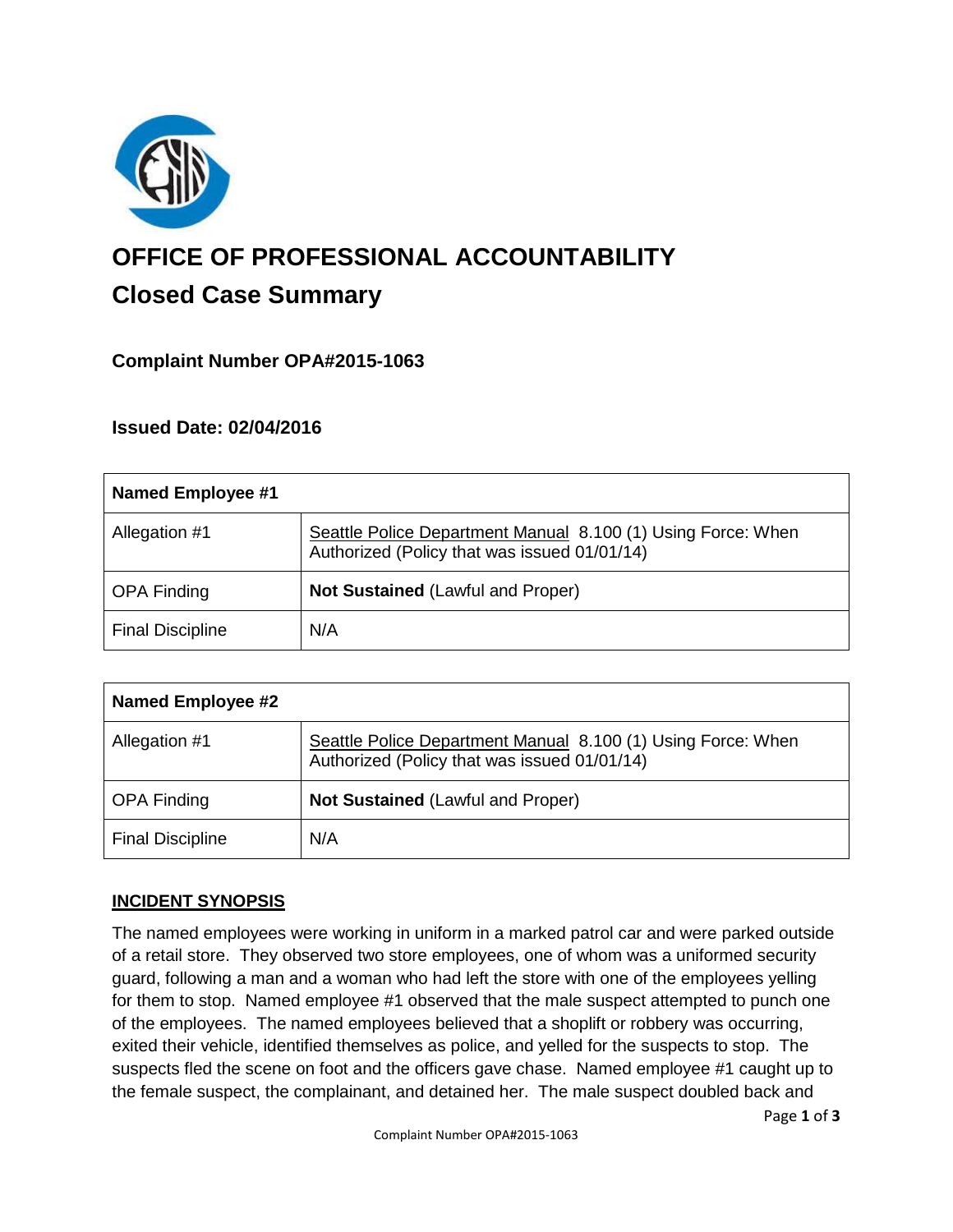charged at named employee #1, knocking him backward and causing him to lose his hold on the complainant. The suspects continued to flee. A few blocks later, named employee #1 again caught up with the complainant and detained her. The male suspect walked up to named employee #1 and bumped him in the chest with his chest. Named employee #2 pushed the male suspect away from named employee #1. The male suspect did not comply with commands to get on the ground and assumed an aggressive posture from less than a foot away. Named employee #2 feared that he was about to be assaulted and delivered an elbow strike to the male suspect. The male suspect moved back about a foot but continued to show an aggressive posture, so named employee #2 followed up with a hand check and then a strike to the male suspect's face. The strike was effective as the male suspect bent over at the waist and said "I'm done." Named employee #2 took the male suspect to the ground to handcuff him. Both the male suspect and the female complainant were taken into custody.

#### **COMPLAINT**

The complainant alleged that the named employees used excessive and unnecessary force against a male suspect when they took him into custody.

#### **INVESTIGATION**

The OPA investigation included the following actions:

- 1. Review of the complainant statement
- 2. Search for and review of all relevant records and other evidence
- 3. Review of In-Car Videos
- 4. Interviews of SPD employees

## **ANALYSIS AND CONCLUSION**

The use of force was not captured on the named employee's In-Car Video system as it was not activated until after the officers took immediate action to intervene in an assault in progress and the suspects were detained. The responding sergeant conducted an extremely detailed review of the incident and took detailed notes regarding what both the suspect and the complainant said during recorded statements. Documents indicate that the male suspect had no injuries from the encounter. OPA attempted to contact both the suspect and the complainant for follow up interviews, but neither responded. OPA reviewed the Force Review Board Findings of this incident. The OPA investigation identified no evidence to substantiate the allegation of a violation of the use of force policy against both named employees.